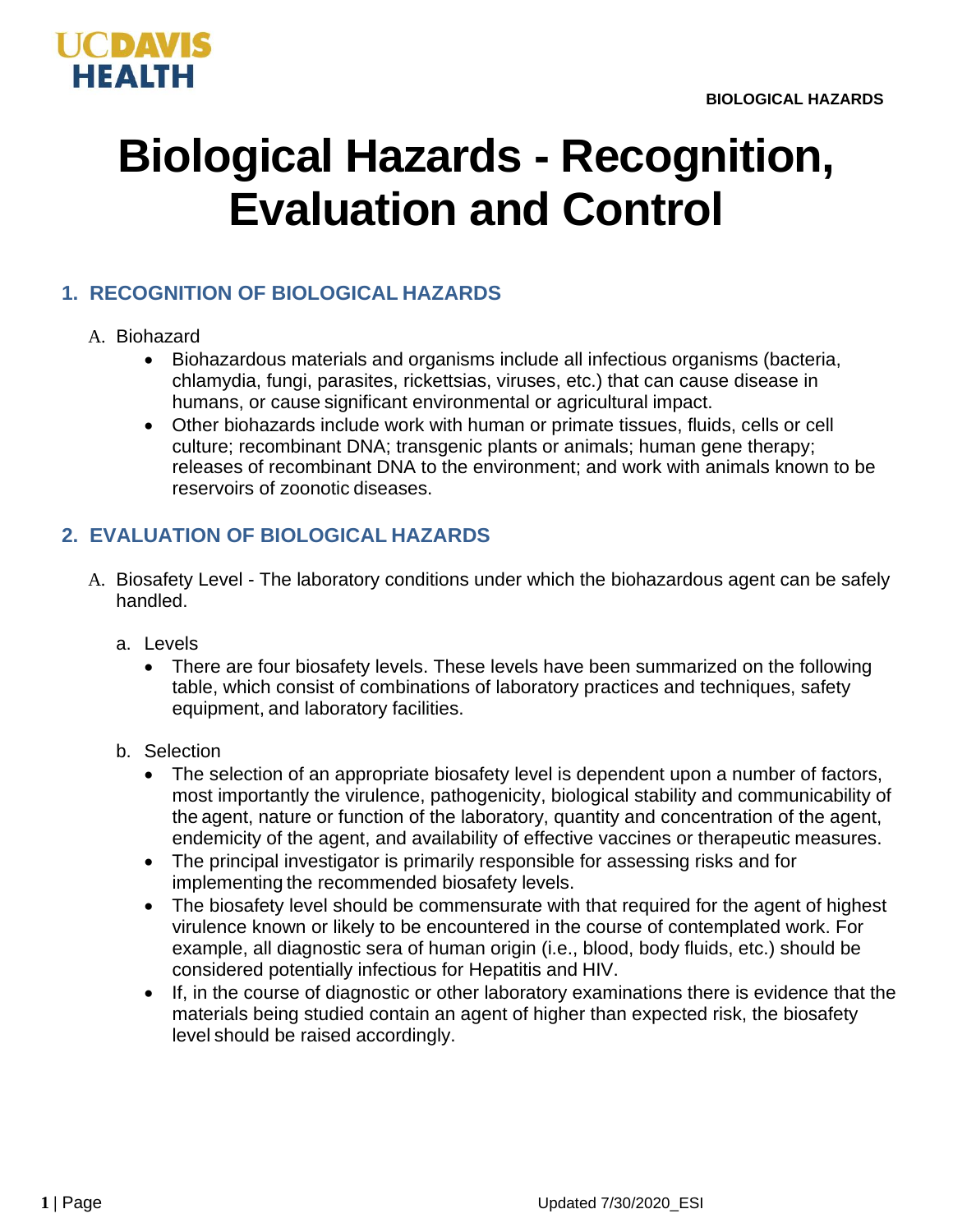

# **BMBL Section III – Summary of Recommended Biosafety Levels for Infectious Agents<sup>a</sup>**

| <b>BSL</b>     | Agents                                                                                                                                                                              | <b>Practices</b>                                                                                                                                                                                      | <b>Safety equipment (Primary Barriers)</b>                                                                                                                                                                                                         | <b>Facilities (Secondary barriers)</b>                                                                                                                                                                                                                                                                      |
|----------------|-------------------------------------------------------------------------------------------------------------------------------------------------------------------------------------|-------------------------------------------------------------------------------------------------------------------------------------------------------------------------------------------------------|----------------------------------------------------------------------------------------------------------------------------------------------------------------------------------------------------------------------------------------------------|-------------------------------------------------------------------------------------------------------------------------------------------------------------------------------------------------------------------------------------------------------------------------------------------------------------|
| $\mathbf{1}$   | Not known to consistently<br>cause disease in healthy<br>adults                                                                                                                     | Standard Microbiological<br>Practices                                                                                                                                                                 | No special primary or secondary<br>barriers required. PPE: laboratory coat<br>and gloves; eye/face protection as<br>needed                                                                                                                         | Open bench top<br>$\bullet$<br>Sink required<br>$\bullet$                                                                                                                                                                                                                                                   |
| $\overline{2}$ | Associated with human<br>disease, hazard $=$<br>percutaneous injury,<br>ingestion, mucous<br>membrane exposure                                                                      | BSL-1 practices plus: Limited<br>access, Biohazard Warning signs,<br>"Sharps" precautions,<br>Biosafety manual defining<br>any<br>needed waste<br>decontamination or medical<br>surveillance policies | Primary barriers=Class I or II BSCs<br>or other physical containment devices<br>used for all manipulations of agents<br>that cause splashes or aerosols of<br>infectious materials; PPE: laboratory<br>coats, gloves, face protection as<br>needed | BSL-1 plus:<br>Autoclave<br>available                                                                                                                                                                                                                                                                       |
| 3              | Indigenous or exotic<br>agents with potential for<br>aerosol transmission:<br>disease may have<br>serious or lethal<br>consequences                                                 | BSL-2 practices plus:<br>Controlled access<br>$\bullet$<br>Decontamination of all waste<br>$\bullet$<br>Decontamination of lab<br>$\bullet$<br>clothing before<br>laundering                          | Primary barriers=Class I or II BSCs<br>or other physical containment<br>devices used for all open<br>manipulations of agents; PPE:<br>protective lab clothing; gloves;<br>respiratory protection as needed                                         | BSL-2 plus:<br>Physical separation from<br>$\bullet$<br>access corridors<br>Self-closing, double-door access<br>$\bullet$<br>Exhausted air not recirculated<br>$\bullet$<br>Negative airflow into laboratory<br>$\bullet$<br>Entry through airlock/anteroom<br>$\bullet$<br>Hand washing sink near lab exit |
| 4              | Dangerous/exotic agents<br>which pose high risk of<br>life-threatening disease,<br>aerosol-transmitted lab<br>infections; or related<br>agents with unknown risk<br>of transmission | BSL-3 practices plus:<br>Clothing change<br>$\bullet$<br>before entering<br>Shower on exit<br>$\bullet$<br>All material<br>$\bullet$<br>decontaminated on exit<br>from facility                       | Primary barriers=All procedures<br>conducted in Class III BSCs or Class<br>I or II BSCs in combination with full-<br>body, air-supplied, positive pressure<br>personnel suit                                                                       | BSL-3 plus:<br>Separate building or isolated zone<br>$\bullet$<br>Dedicated supply and<br>$\bullet$<br>exhaust, vacuum and<br>decon systems<br>Other requirements outlined in the<br>text                                                                                                                   |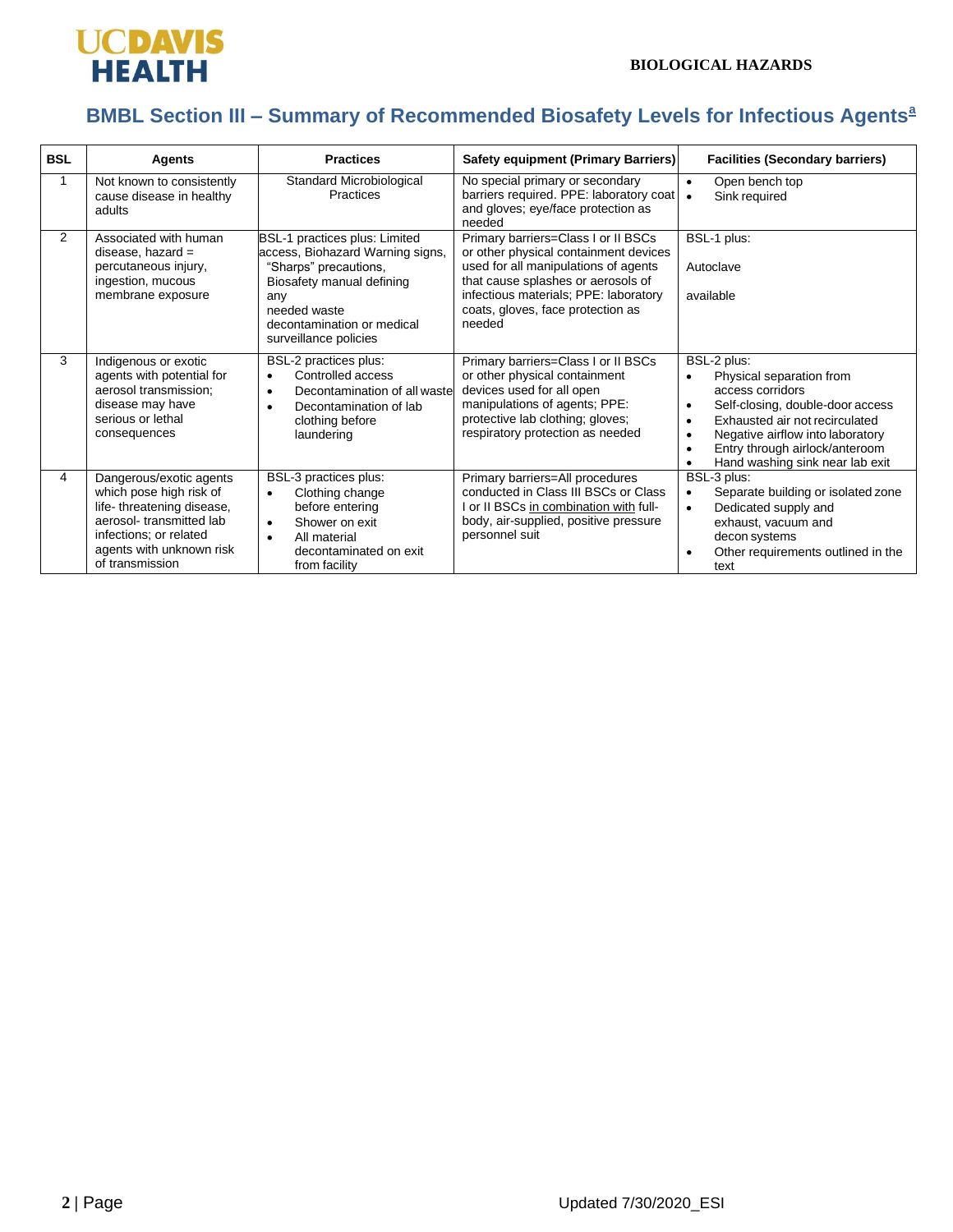

### **BMBL Section IV – Summary of Recommended Biosafety Levels for Activities in Which Experimentally or Naturally Infected Vertebrate Animals Are Used <sup>a</sup>**

| <b>BSL</b>     | <b>Agents</b>                                                                                                                                                        | <b>Practices</b>                                                                                                                                                                                                                     | <b>Safety equipment (Primary Barriers)</b>                                                                                                                                                                                                                                        | <b>Facilities (Secondary barriers)</b>                                                                                                                                                                                                                                                                                                               |
|----------------|----------------------------------------------------------------------------------------------------------------------------------------------------------------------|--------------------------------------------------------------------------------------------------------------------------------------------------------------------------------------------------------------------------------------|-----------------------------------------------------------------------------------------------------------------------------------------------------------------------------------------------------------------------------------------------------------------------------------|------------------------------------------------------------------------------------------------------------------------------------------------------------------------------------------------------------------------------------------------------------------------------------------------------------------------------------------------------|
| $\mathbf{1}$   | Not known to consistently<br>cause disease in health<br>human adults                                                                                                 | Standard animal care and<br>management practices,<br>including appropriate medical<br>surveillance programs                                                                                                                          | As required for normal care of<br>each species. PPE: laboratory<br>coats and gloves; eye/face<br>protection as needed                                                                                                                                                             | Standard animal facility<br>$\bullet$<br>No recirculation of exhaust air<br>Directional air flow recommended<br>$\bullet$<br>• Hand washing sink available                                                                                                                                                                                           |
| $\overline{2}$ | Associated with human<br>disease. Hazard:<br>percutaneous exposure,<br>ingestion, mucous<br>membrane exposure                                                        | ABSL-1 practices plus:<br>• Limited access<br>Biohazard warning signs<br>Sharps precautions<br><b>Biosafety Manual</b><br>$\bullet$<br>Decontamination of all<br>infectious wastes and of<br>animal cages prior to washing           | ABSL-1 equipment plus primary<br>barriers: containment equipment<br>appropriate for animal species;<br>PPE: laboratory coats, gloves,<br>face and respiratory protection as<br>needed                                                                                             | ABSL-1 facility plus:<br>• Autoclave available<br>Hand washing sink available<br>• Mechanical cage washer<br>recommended<br>Negative airflow into animal and<br>$\bullet$<br>procedure rooms recommended                                                                                                                                             |
| 3              | Indigenous/exotic agents<br>with potential for aerosol<br>transmission; disease may<br>have serious health effects                                                   | ABSL-2 practices plus:<br>• Controlled access<br>Decontamination of clothing<br>before laundering<br>• Cages decontaminated<br>before bedding removed<br>Disinfectant foot bath as<br>needed                                         | ABSL-2 equipment plus:<br>• Containment equipment for housing<br>animals and cage dumping activities<br>Class I or II BSCs available for<br>manipulative procedures<br>(inoculation, necropsy) that may<br>create infectious aerosols; PPE:<br>appropriate respiratory protection | ABSL-2 facility plus:<br>Physical separation from<br>access corridors<br>• Self-closing, double-door access<br>Sealed penetrations and windows<br>Autoclave available in facility<br>Entry through anteroom/airlock<br>Negative airflow into animal and<br>$\bullet$<br>procedure rooms<br>• Hand washing sink near exit of<br>animal/procedure room |
| 4              | Dangerous/exotic agents<br>that pose high risk of life<br>threatening disease;<br>aerosol transmission, or<br>related agents with<br>unknown risk of<br>transmission | ABSL-3 practices plus:<br>• Entrance through change<br>room where personal clothing<br>is removed and laboratory<br>clothing is put on; shower on<br>exiting<br>All wastes are<br>decontaminated before<br>removal from the facility | ABSL-3 equipment plus:<br>Maximum containment<br>equipment:<br>Class III BSCs or Class I or II BSCs<br>in combination with full-body, air-<br>supplied, positive pressure personnel<br>suit used for all procedures and<br>activities                                             | ABSL-3 facility plus:<br>• Separate building or isolated zone<br>Dedicated supply and exhaust,<br>vacuum and decontamination<br>systems<br>• Other requirements outlined in the text                                                                                                                                                                 |

a<br><sup>a</sup> U.S. Department of Health and Human Services Centers for Disease Control and Prevention and National Institutes of Health, "Biosafety in Microbiological and Biomedical Laboratories",<https://www.cdc.gov/labs/BMBL.html>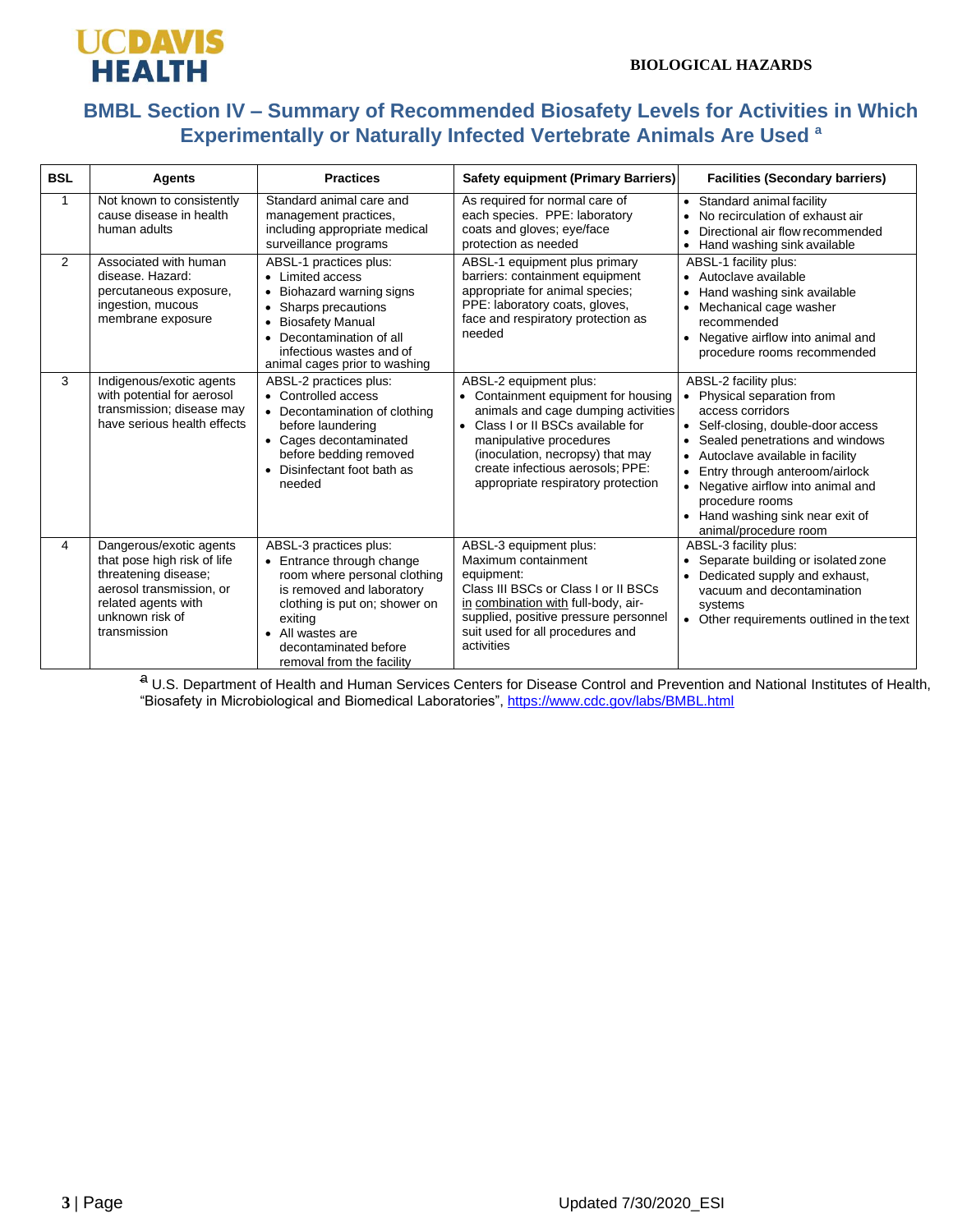

#### B. Waste

- 1. Biohazardous Waste Biohazardous waste means any of the following:
	- Human or animal specimen cultures from medical and pathological laboratories, cultures and stocks of infectious agents from research laboratories, waste from the production of bacteria, viruses or the use of spores, discarded live and attenuated vaccines, culture dishes and contaminated devices used to transfer, inoculate, and mix cultures.
	- Human surgery specimens or tissues removed at surgery or autopsy, which are suspected by the attending physician or dentist of being contaminated with infectious agents' known to be contagious to humans.
	- Animal parts, tissues, fluids, or carcasses suspected of being contaminated with infectious agents' known to be contagious to humans.
	- Waste which contains recognizable fluid blood, fluid blood products, containers, or equipment containing fluid blood or blood from animals, having been infected with diseases that are highly communicable to humans.
	- Waste containing discarded materials contaminated with excretion, exudates, or secretions from humans who are required to be isolated to protect others from communicable diseases or isolated animals having been infected with diseases communicable to humans.
	- Waste which is hazardous only because it is comprised of human surgery specimens or tissues which have been fixed in formaldehyde or other fixatives, or only because the waste is contaminated through contact with, or having previously contained chemotherapeutic agents, including, but not limited to, gloves, disposable gowns, towels, and intravenous solution bags and attached tubing which are empty. (Chemotherapeutic agent means an agent that kills or prevents the reproduction of malignant cells.)
	- Waste that is hazardous only because it is comprised of pharmaceuticals.
- 2. Medical Waste Medical waste is laboratory, pathology or sharps biohazardous waste which is generated or produced as a result of:
	- diagnosis, treatment, or immunization of human beings or animals
	- research
	- producing or testing biologicals. (Biologicals mean medicinal preparations made from living organisms and their products, including, but not limited to, serums, vaccines, antigens, and antitoxins.) that has been infected with potential or known diseases communicable to humans.
- 3. Sharps Waste Any device having acute rigid corners or edges, or projections capable of cutting or piercing, including hypodermic needles, syringes, blades, needles, broken glass items, pipettes and vials which are contaminated with other medical waste.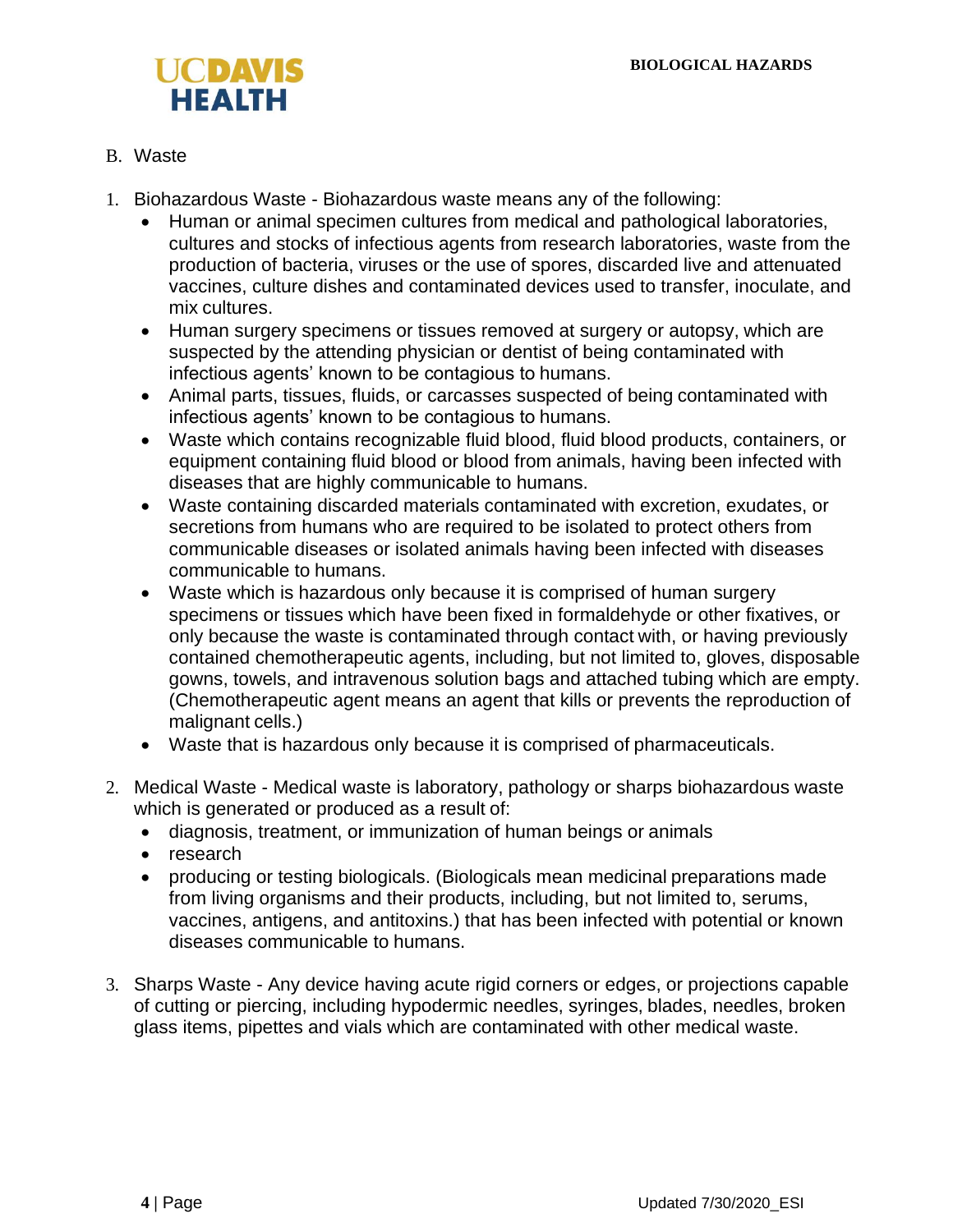

#### **3. CONTROL OF BIOLOGICAL HAZARDS**

- A. Working with Human Biohazards Follow the recommended biosafety level practices and procedures for the agent(s) used in the lab. Some key practices to be followed when working with human biohazards:
	- A hazard warning sign incorporating the biohazard symbol must be posted on access doors and on equipment where human biohazards are used or stored.
	- Use personal protective equipment (PPE) such as gloves, lab coat, etc., when handling human biohazards.
	- Use a biosafety cabinet when handling human biohazards, particularly when procedures may generate aerosols or splashing.
	- Decontaminate all work surfaces after completion of work.
	- Properly dispose of all waste generated from working with human biohazards (i.e., Accumulation Site, chemical disinfections, or disposal through an approved vendor.
	- Contact EH&S @ 530-752-1493
- B. Handling "Other" Medical and Sharps Waste
	- Waste, which is contaminated through contact with, or having previously contained, chemotherapeutic agents, shall be segregated for storage. This type of waste must be placed in a secondary container, which shall be labeled on the lid and the sides with the words "Chemotherapy Waste", "CHEMO", or other labels approved EH&S. The label must be visible from any lateral direction, to ensure treatment of the biohazardous waste. Chemotherapy waste is picked-up by a vendor for final treatment at an off- site facility. (Contact EH&S @ 530-752-1493 additional information.)
	- Biohazardous waste which is comprised of human surgery specimens or tissues which have been fixed with formaldehyde or other fixatives, shall be segregated for storage then disposed of by incineration at an off-site facility. (Contact EH&S @ 530-752-1493 additional information.)
	- Liquid or semi-liquid biohazardous waste, such as blood or culture solutions, must be properly decontaminated prior to being discharged into the public sewage system. Example of proper decontamination of liquid waste is adding bleach solution and allowing at least 30 minutes of contact time.
- C. "Red Bags"
	- Non-sharp infectious waste must be placed in red biohazard bags that are labeled with the words "Biohazardous Waste" or with the international biohazard symbol and the word "Biohazard." During accumulation, red bags must be placed in a rigid secondary container.
	- Full bags should be tied to prevent leakage or expulsion of contents during future storage, handling or transport. (Recommendation: Bags should not be more than 2/3 full and use tape to seal bag.)
	- During storage, full untreated, red bags must be placed in a rigid container which are leak resistant, have tight fitting covers and kept clean and in good repair. Containers may be any color and labeled on the lid and on the sides with the words "Biohazardous Waste" or with the international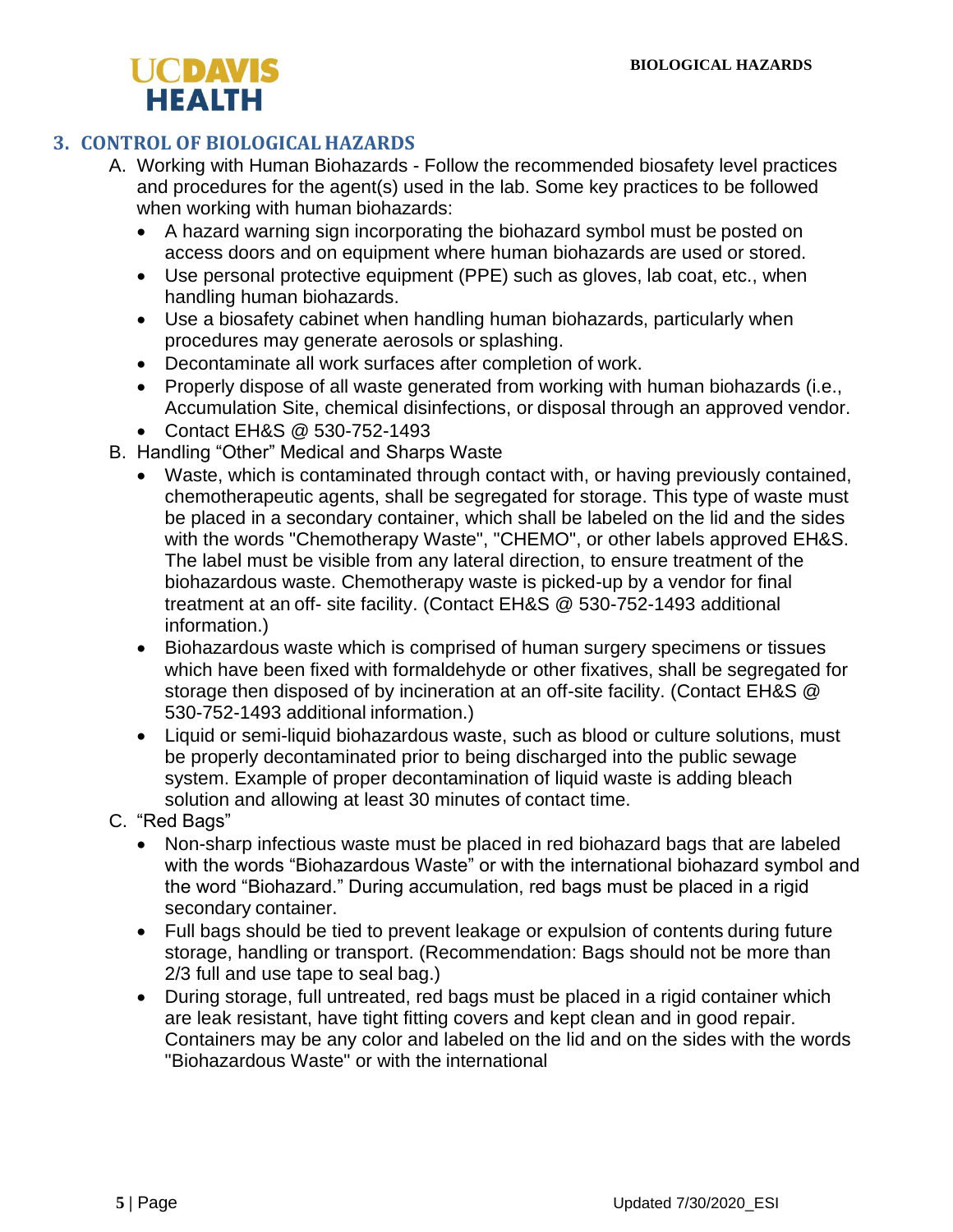

biohazard symbol and the word "BIOHAZARD" so as to be visible from any lateral direction.

- Red bags must be treated by a campus approved method (e.g. by UCDMC or a vendor for final treatment at an off-site facility. (Contact EH&S @ 530-752-1493 for additional information.)
- Full biohazard bags shall not be stored above 0°C (32°F) for more than seven days or below 0°C (32 °F) for more than 90 days before treatment.
- D. Sharps Containers
	- Place all sharps waste into appropriate sharps container. Sharps containers may be purchased through Aggie Buy on-line: <https://supplychain.ucdavis.edu/procure-contract/aggiebuy>
	- Do not overfill sharps containers. Do not shake up the container to try to fit more materials into it. Shaking the container aerosolizes the materials contained within.
	- Sharps containers are "Single Use Only". Do not reuse sharps containers.
	- Sharps containers ready for disposal must be tightly sealed or taped to ensure that contents will not spill. Full sharps containers should not be stored longer than 7 days. Place "capped" sharps containers in a red bag in the Medical Waste Toter at your Medical Waste accumulation site.
- E. Biosafety Cabinets Biosafety cabinets are designed to protect you from splashes and aerosols that are contaminated with biohazards.
	- 1. Airflow
		- Place necessary materials in the biosafety cabinet before beginning work to minimize the number of arm movement disruptions across the fragile air barrier of the cabinet.
		- Ensure that the front grille of the cabinet is not blocked with any materials (i.e., absorbent paper, notebook, etc.) or equipment to allow cabinet to function properly.
		- Place all materials as far back as practical, toward the rear edge of the work surface and away from the front grille of the cabinet to take advantage of the air split in the center of the cabinet.
		- Delay manipulation of materials for approximately one minute after placing hands/arms inside the cabinet to allow stabilization of air in the cabinet.
	- 2. Control Methods for Contamination
		- Disinfect the work surface, interior walls, and interior surface of window of the cabinet to reduce contamination of materials to be used in the cabinet.
		- Disinfect surfaces of materials and containers placed into the cabinet to minimize contamination of cultures.
		- Do not bring potentially contaminated materials out of the cabinet until they have been surface decontaminated or placed in a closeable container for proper decontamination.
		- Decontaminate surfaces of all containers and equipment removed from the cabinet when work is completed.
		- Wipe down the cabinet's work surface, sides, back, and interior of the glass at the end of the workday.
		- Decontaminate biosafety cabinets before HEPA filters are changed or internal work is done and before cabinet is relocated. The most common method for this type of decontamination is the use of formaldehyde gas. An EH&S approved vendor must conduct this decontamination procedure. Technical